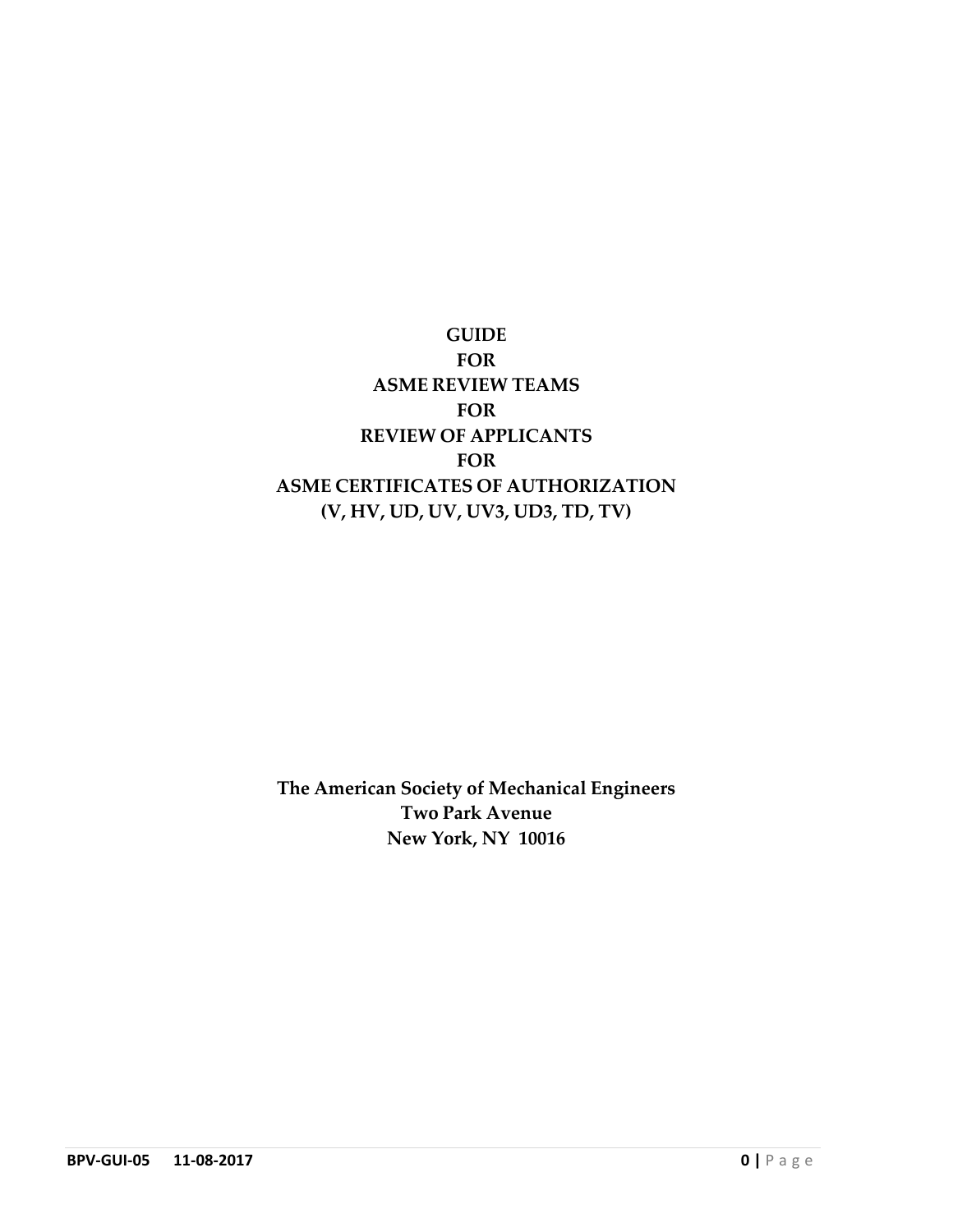#### **INTRODUCTION**

This Guide is prepared for the use of ASME Review Teams. It is not intended to replace or interpret the requirements of the ASME Boiler and Pressure Vessel Code (B&PVC).

In addition, to assist the ASME Review Team Leader, this Guide will be provided to Applicants for ASME Certificates of Authorization for their use in cross referencing the paragraphs in their Quality Control (QC) Manual with the applicable control requirements of the Code, and as a guide as to what is expected for a demonstration of the QC System.

This Guide is based on the applicable requirements contained in Section I, Section IV, Section VIII Divisions 1 and 3, and Section XII of the B&PVC. The Guide is subject to revision based on changes made in the aforementioned Sections in the B&PVC.

A Review must cover a QC Manual and its implementation. It is recognized that the scope of work, QC Manual, and Manual implementation will vary from Applicant to Applicant. Therefore, the ASME Review Team Leaders are advised that all aspects of this Guide may not apply and that this Guide may not outline all possible aspects of each Review. The Manual need not follow the format of this Guide.

Questions of possible need for Code interpretation raised by Review Team Leaders shall be submitted to the ASME Director, Accreditation and Certification. When a request for an interpretation is to be submitted by an Applicant, the Team Leader shall advise the Applicant that all such inquiries must be submitted to the Secretary, Boiler and Pressure Vessel Committee, and that a copy of the inquiry and reply should be provided by the inquirer to the ASME Designated Organization and cognizant Jurisdiction, if appropriate.

Suggestions for revisions or clarification to this Guide should be directed to the ASME Director, Product and Personnel Certification.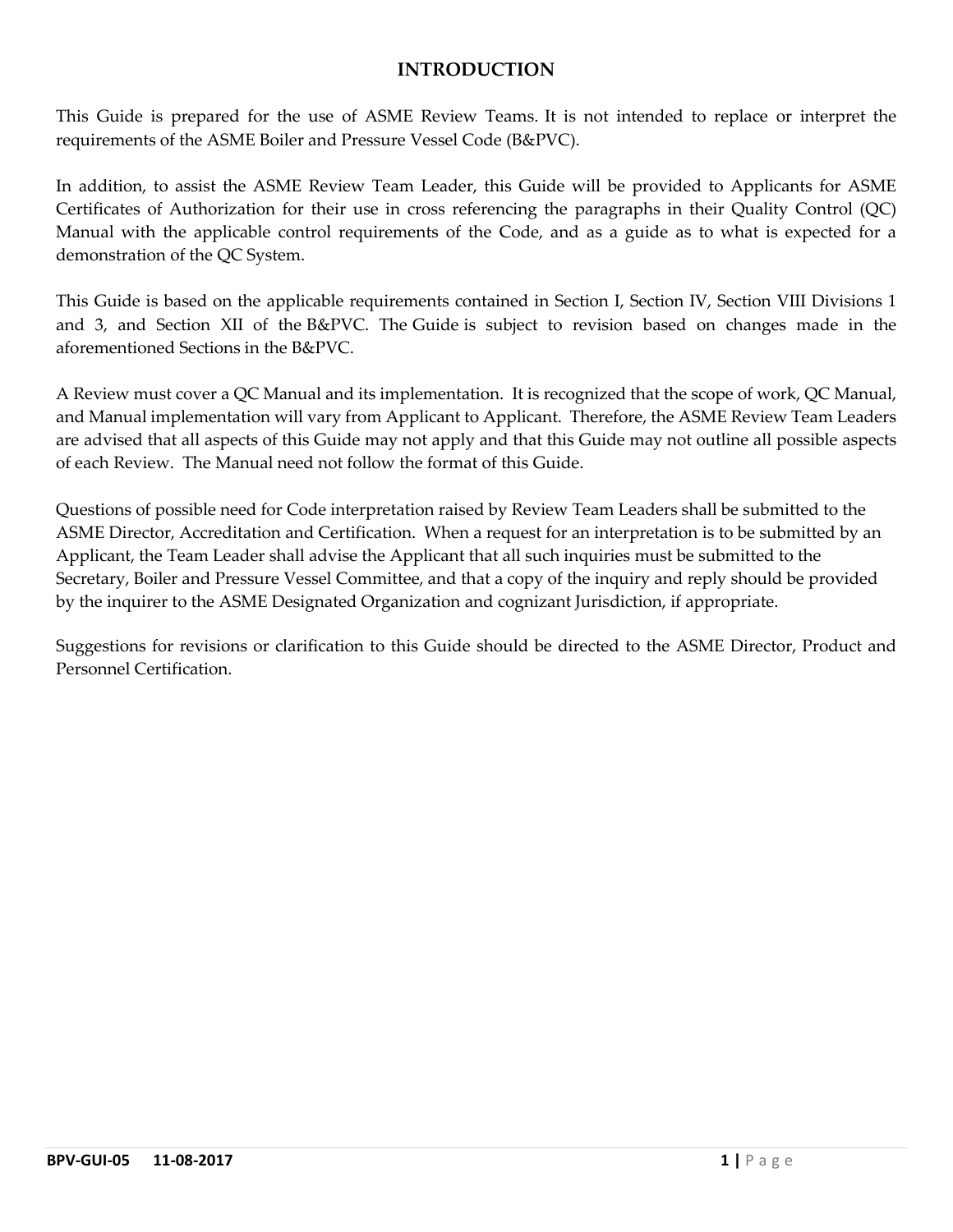#### **PRESSURE RELIEF DEVICE REVIEW DEMONSTRATION**

The purpose of the Review Demonstration is to evaluate the Applicant's Quality Control System (QCS) and its implementation. For evaluation of the QCS, the Applicant must demonstrate to current Code rules sufficient administrative and fabrication functions of the QCS to show that they have the knowledge and ability to produce the Code items typical of those covered by the QCS. It is expected that fabrication functions be demonstrated using typical Code work. However they may be demonstrated using current work, a mock‐up, or a combination of the two. Any current Code work ongoing at the time of the jointreview is subject to the Team Leader's review.

While the Applicant must address each element of the QCS in the Code, the Applicant need only demonstrate those elements within the intended scope of activities that apply to their program.

Demonstration Item<sup>1</sup>: An Applicant for a single Certificate must demonstrate at least one item that will be fabricated for the requested type and scope of Certificate of Authorization. The demonstration must be an implementation of ALL aspects of the QC System and is to include a demonstration of actual welding if welding is included in the scope of Code activities. Also note that the ASME designated organization may require additional samples and may require that those samples be performance and capacity tested at an ASME accepted test laboratory.

For Applicants requesting pressure relief device multiple stamps, it is necessary to have a demonstration item with design calculations for each Code Section. If there are multiple scopes under one Code Section (Sect. VIII, Div. 1 and Section VIII, Div. 3) and the demonstration item is not to the most stringent Code requirements, the Applicant must provide additional calculations or another documentation package that contains Code calculations to the most stringent Code requirements and administrative documentation to sufficiently demonstrate compliance with all aspects of the company's QC System.

For example, an Applicant for UV and UV3 could demonstrate their QCS on a Section VIII, Div. 1 pressure relief valve including design. However, due to the nature of Section VIII, Div. 3 requirements, in addition to the Section VIII Div. 1 demonstration, sample design calculations for a Section VIII, Div. 3 device would be prepared and presented.

If computer calculations are to be used, the Applicant shall demonstrate that the computer program has the capability of producing acceptable calculations.

If the demonstration item is based upon current work that is being fabricated to a previous Code edition, the Applicant shall address changes in the Code that would require different actions in the demonstrations to be in compliance with the current Code.

<sup>&</sup>lt;sup>1</sup> The demonstration item shall be based on the latest Code Edition in effect at the time a complete Application is received by ASME.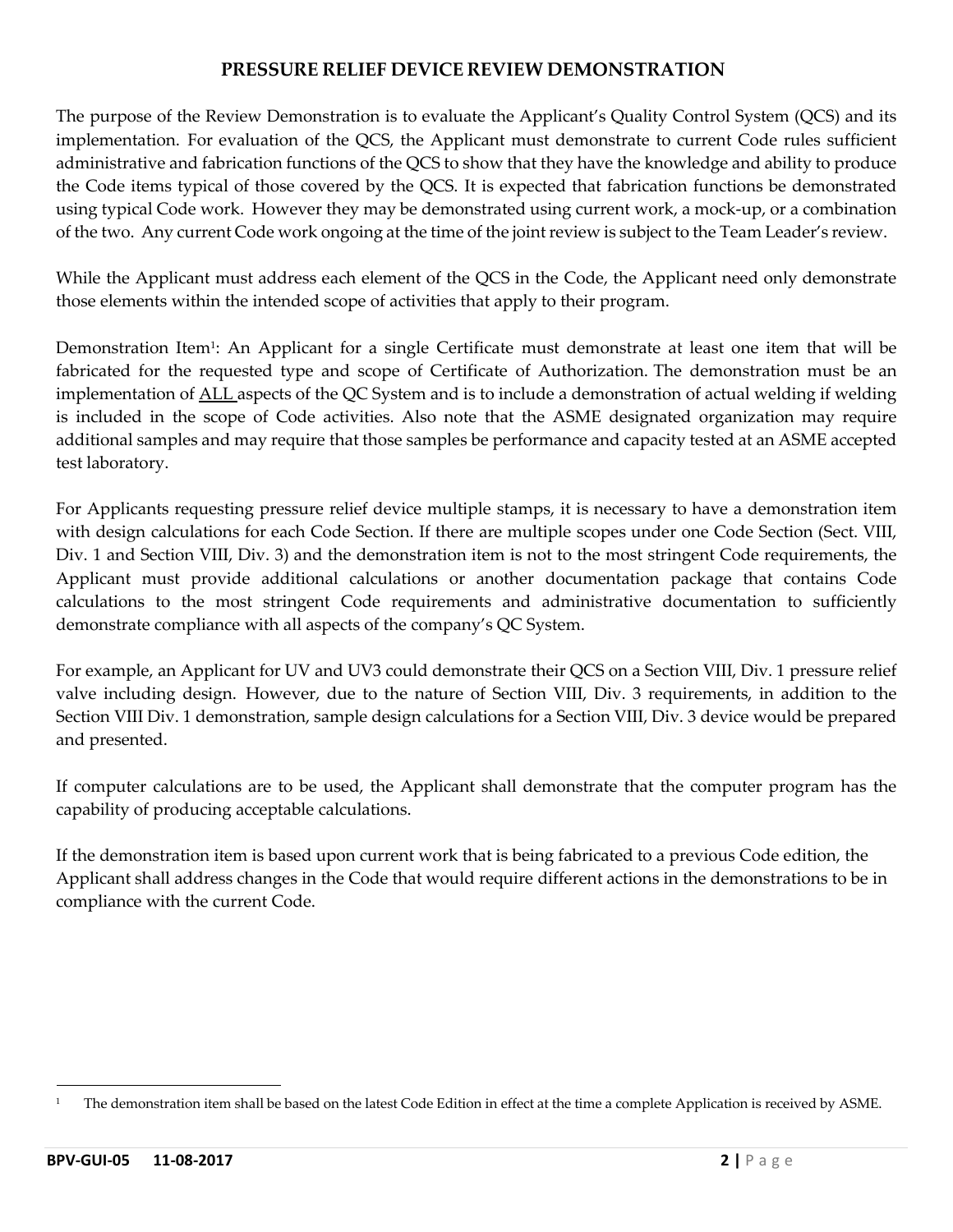| Item<br>No. | Quality Element and<br>Sub-elements                                                                                                                                                                                                                         | QC Manual<br>References |
|-------------|-------------------------------------------------------------------------------------------------------------------------------------------------------------------------------------------------------------------------------------------------------------|-------------------------|
| 1.          | <b>GENERAL QUALITY CONTROL SYSTEM REQUIREMENTS</b>                                                                                                                                                                                                          |                         |
|             | QC System is documented in detail in a QC Manual that addresses all requirements<br>(a)<br>of the applicable Code Section and includes:                                                                                                                     |                         |
|             | a cover sheet that contains the company name and physical address as it will<br>(1)<br>appear on the requested Certificate of Authorization;                                                                                                                |                         |
|             | Note: The cover sheet may also contain the effective date of the QC Manual, mailing<br>address, phone number or other information desired by the Certificate Holder or<br>Applicant.                                                                        |                         |
|             | a brief description of the products being fabricated and/or work being<br>(2)<br>accomplished under the Code including applicability of QC System to shop<br>activities, field activities or both;                                                          |                         |
|             | (3)<br>control features to demonstrate Code compliance;                                                                                                                                                                                                     |                         |
|             | Manual revision control system;<br>(4)                                                                                                                                                                                                                      |                         |
|             | provision for review and approval of QC Manual to maintain it current;<br>(5)                                                                                                                                                                               |                         |
|             | provision for submittal of QC Manual revisions to the ASME Designated<br>(6)<br>Organization for V, HV, UD, UV, UV3, UD3, TD and TV for acceptance prior to<br>implementation including timely updating of all copies to reflect accepted<br>revisions; and |                         |
|             | provision for the custody and control of the Certification Mark (either stamp or<br>(7)<br>accepted facsimile) to prevent loss or unauthorized use.                                                                                                         |                         |
|             | (b)<br>In the case where the QC Manual exists in more than one language, at least one<br>version is in English and identified as the authoritative version.                                                                                                 |                         |
|             | Note: A glossary of terms is desirable from the standpoint of clarity if abbreviated titles of<br>personnel and control documents are used throughout the QC Manual. This,<br>however, is not mandatory.                                                    |                         |
| 2.          | <b>AUTHORITY AND RESPONSIBILITY</b>                                                                                                                                                                                                                         |                         |
|             | The authority and responsibility for QC by management is documented.<br>(a)                                                                                                                                                                                 |                         |
|             | Note: In practice, a Statement of Policy and Authority must be signed by a senior company<br>official responsible for Code activities (e.g., President, Vice President, Plant Manager,<br>etc.).                                                            |                         |
|             |                                                                                                                                                                                                                                                             |                         |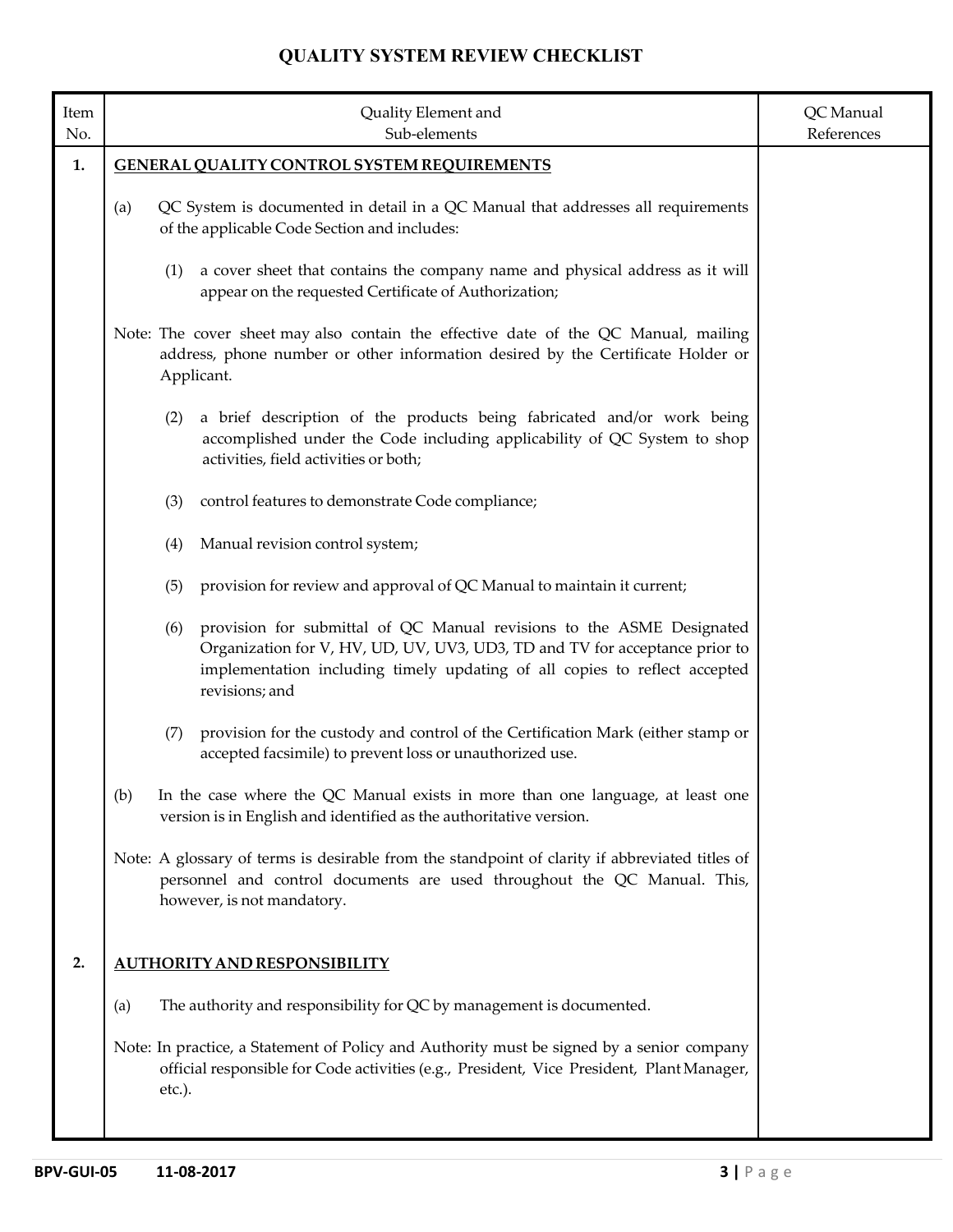| Item |     | Quality Element and                                                                                                                                                                                                                                                                                                                                                                       | QC Manual  |
|------|-----|-------------------------------------------------------------------------------------------------------------------------------------------------------------------------------------------------------------------------------------------------------------------------------------------------------------------------------------------------------------------------------------------|------------|
| No.  |     | Sub-elements                                                                                                                                                                                                                                                                                                                                                                              | References |
|      | (b) | The authority and responsibility of those in charge of the QC System are clearly<br>established and documented.                                                                                                                                                                                                                                                                           |            |
|      | (c) | Persons performing QC functions have sufficient and well defined responsibility, the<br>authority, and the organizational freedom to identify quality control problems and to<br>initiate, recommend and provide solutions. This shall include the provision to stop<br>work if necessary, until the quality control problem can be resolved.                                             |            |
| 3.   |     | <b>ORGANIZATION</b>                                                                                                                                                                                                                                                                                                                                                                       |            |
|      |     | (a) An organization chart showing the relationship between management and engineering,<br>purchasing, manufacturing, production, field assembly and testing, inspection and<br>quality control, as applicable, exists and reflects the actual organization.                                                                                                                               |            |
|      |     | Note: The purpose of this chart is to identify and associate the various organizational<br>groups with the particular function for which they are responsible. The Code does<br>not intend to encroach on the Certificate Holder's right to establish and, from time to<br>time, alter whatever form of organization the Certificate Holder considers appropriate<br>for their Code work. |            |
| 4.   |     | DRAWING, DESIGN CALCULATIONS, AND SPECIFICATION CONTROL                                                                                                                                                                                                                                                                                                                                   |            |
|      | (a) | Procedures exist which assure that the latest applicable drawings, design<br>calculations, specifications and instructions, required by the Code, as well as<br>authorized changes, are used for manufacture, assembly, examination, inspection<br>and testing. Procedures include provision for:                                                                                         |            |
|      |     | review of customer supplied documents for Code compliance;<br>(1)                                                                                                                                                                                                                                                                                                                         |            |
|      |     | (2)<br>the preparation, review, approval and distribution of drawings, calculations,<br>and specifications;                                                                                                                                                                                                                                                                               |            |
|      |     | [Applicable to manufacturers only]<br>(3)<br>New capacity certification tests to be conducted when changes in design are<br>made which affect flow path, lift or performance characteristics.                                                                                                                                                                                             |            |
|      |     |                                                                                                                                                                                                                                                                                                                                                                                           |            |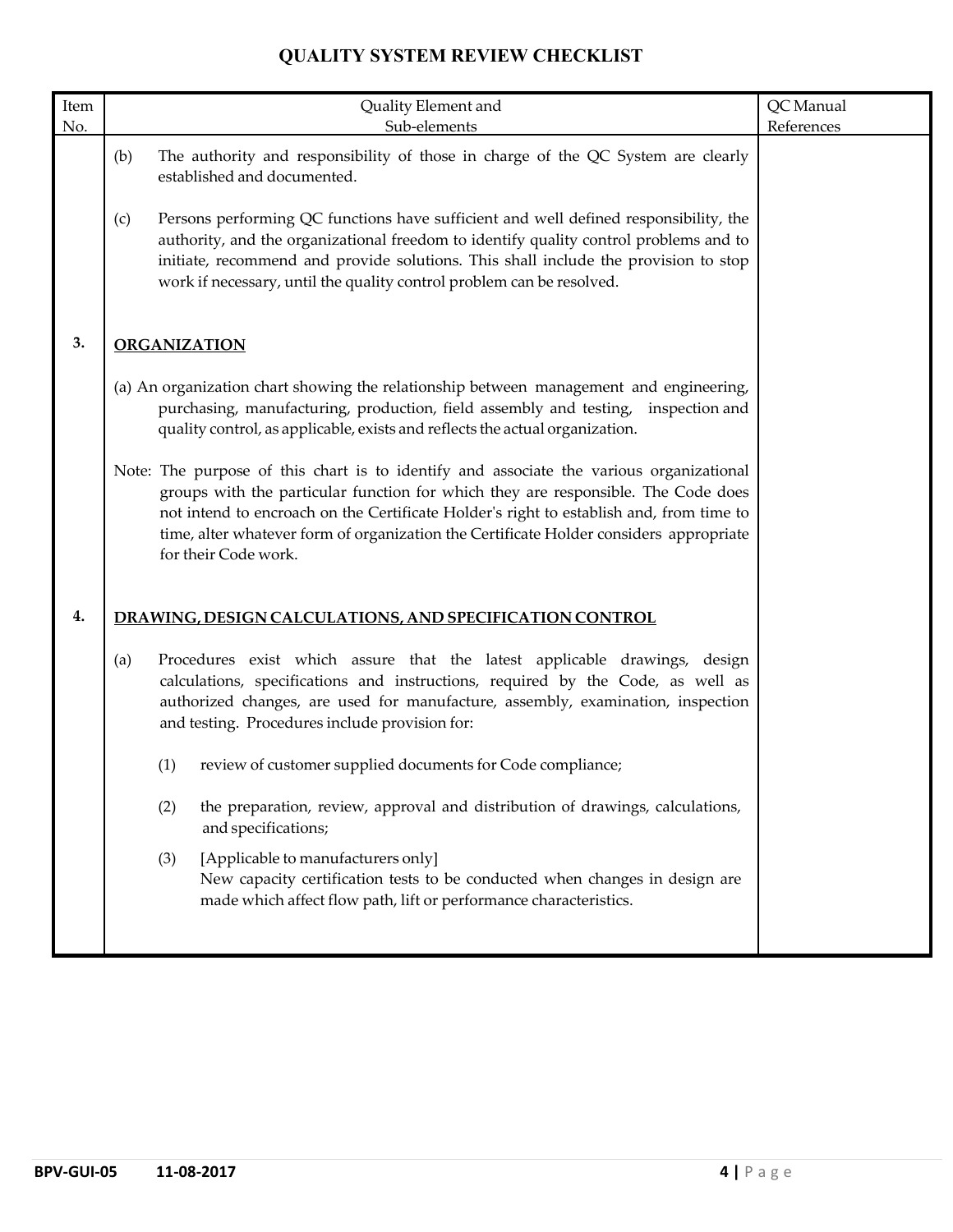| $\mbox{Item}$ |     | Quality Element and                                                                                                                                                                                                                                          | QC Manual  |
|---------------|-----|--------------------------------------------------------------------------------------------------------------------------------------------------------------------------------------------------------------------------------------------------------------|------------|
| No.           |     | Sub-elements                                                                                                                                                                                                                                                 | References |
| 5.            |     | <b>MATERIAL CONTROL</b>                                                                                                                                                                                                                                      |            |
|               | (a) | Procedures for material control exist to assure that the material received is properly<br>identified and has documentation, including, as applicable, required material<br>certifications or material test reports, to satisfy Code requirements as ordered. |            |
|               | (b) | The material control system assures that only the intended material is used in Code<br>construction. For Section XII only, material shall satisfy the applicable modal<br>appendices requirements.                                                           |            |
|               | (c) | If substitution of materials is allowed, the applicable procedures for control of this<br>activity are documented, including designation of the individual authorized to<br>approve substitutions.                                                           |            |
|               | (d) | The title of the individual responsible for identifying the need for material test reports<br>or certificate of compliance is designated.                                                                                                                    |            |
|               | (e) | The title of the individual responsible for performing receiving inspection of Code<br>materials is designated.                                                                                                                                              |            |
|               | (f) | Information to be provided to the receiving inspector concerning the characteristics<br>to be checked is documented.                                                                                                                                         |            |
|               | (g) | A procedure exists for handling materials that are found to be nonconforming at<br>receiving inspection.                                                                                                                                                     |            |
|               | (h) | If further material testing is required to be performed at receiving inspection or<br>during manufacturing operations, the applicable procedures for control of this<br>activity are documented.                                                             |            |
|               | (i) | Measures are established to assure the proper marking, handling and storage of<br>materials.                                                                                                                                                                 |            |
|               |     |                                                                                                                                                                                                                                                              |            |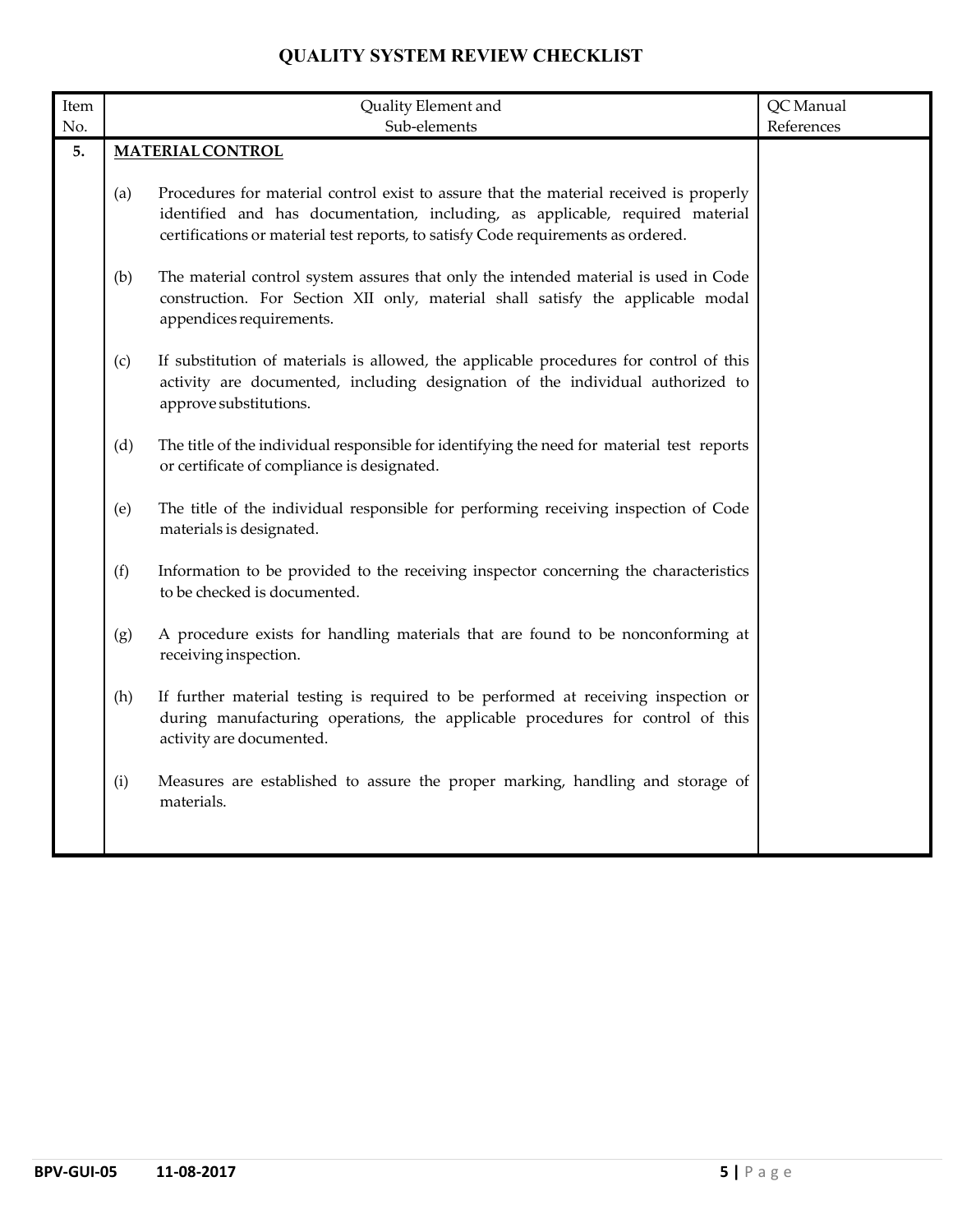|                                | Quality Element and                                                                                                                                                                                                                                                                                                                                                                                                                                                                                                                                                                         | QC Manual                                                                                                                                 |
|--------------------------------|---------------------------------------------------------------------------------------------------------------------------------------------------------------------------------------------------------------------------------------------------------------------------------------------------------------------------------------------------------------------------------------------------------------------------------------------------------------------------------------------------------------------------------------------------------------------------------------------|-------------------------------------------------------------------------------------------------------------------------------------------|
|                                | Sub-elements                                                                                                                                                                                                                                                                                                                                                                                                                                                                                                                                                                                | References                                                                                                                                |
|                                |                                                                                                                                                                                                                                                                                                                                                                                                                                                                                                                                                                                             |                                                                                                                                           |
| (a)                            | Fabrication operations, including examinations and test procedures are described in<br>sufficient detail to permit the Certificate Holder to determine at what stages specific<br>inspections are to be performed. Specifically:                                                                                                                                                                                                                                                                                                                                                            |                                                                                                                                           |
|                                | examinations and tests to be performed and for designation of inspection<br>points.                                                                                                                                                                                                                                                                                                                                                                                                                                                                                                         |                                                                                                                                           |
| (b)                            | Measures provide for transferring markings to assure traceability is maintained.                                                                                                                                                                                                                                                                                                                                                                                                                                                                                                            |                                                                                                                                           |
|                                | (1)<br>If a coded marking system is used, the coding system shall be documented.                                                                                                                                                                                                                                                                                                                                                                                                                                                                                                            |                                                                                                                                           |
| (c)                            | Measures are established to control field activities, when applicable.                                                                                                                                                                                                                                                                                                                                                                                                                                                                                                                      |                                                                                                                                           |
| (d)                            | Provisions exist for testing pressure relief devices as described in PG-73.5, HG-401.4<br>and UG-136(d), UG-137(d), UG-138(d), KR-340, TR-210.4 and TR-310.5.                                                                                                                                                                                                                                                                                                                                                                                                                               |                                                                                                                                           |
| (e)                            | Certified Individual (C.I)                                                                                                                                                                                                                                                                                                                                                                                                                                                                                                                                                                  |                                                                                                                                           |
| i.<br>ii.<br>111.<br>iv.<br>v. | Is an employee of the Applicant<br>meets knowledge and training requirements and is qualified and certified by the<br>Manufacturer; and<br>records are available, maintained, certified by the Manufacturer and contain objective<br>evidence of the Certified Individual's qualification.<br>Measures are established to assure that the Certified Individual performs all required<br>duties specified in the applicable Code.<br>Provisions for preparation and approval of Certificates of Conformance by the<br>Certified Individual and responsible representative shall be provided. |                                                                                                                                           |
|                                |                                                                                                                                                                                                                                                                                                                                                                                                                                                                                                                                                                                             | <b>EXAMINATION AND INSPECTION PROGRAM</b><br>(1)<br>Provisions for the use of checklists, process sheets, travelers, etc., for listing of |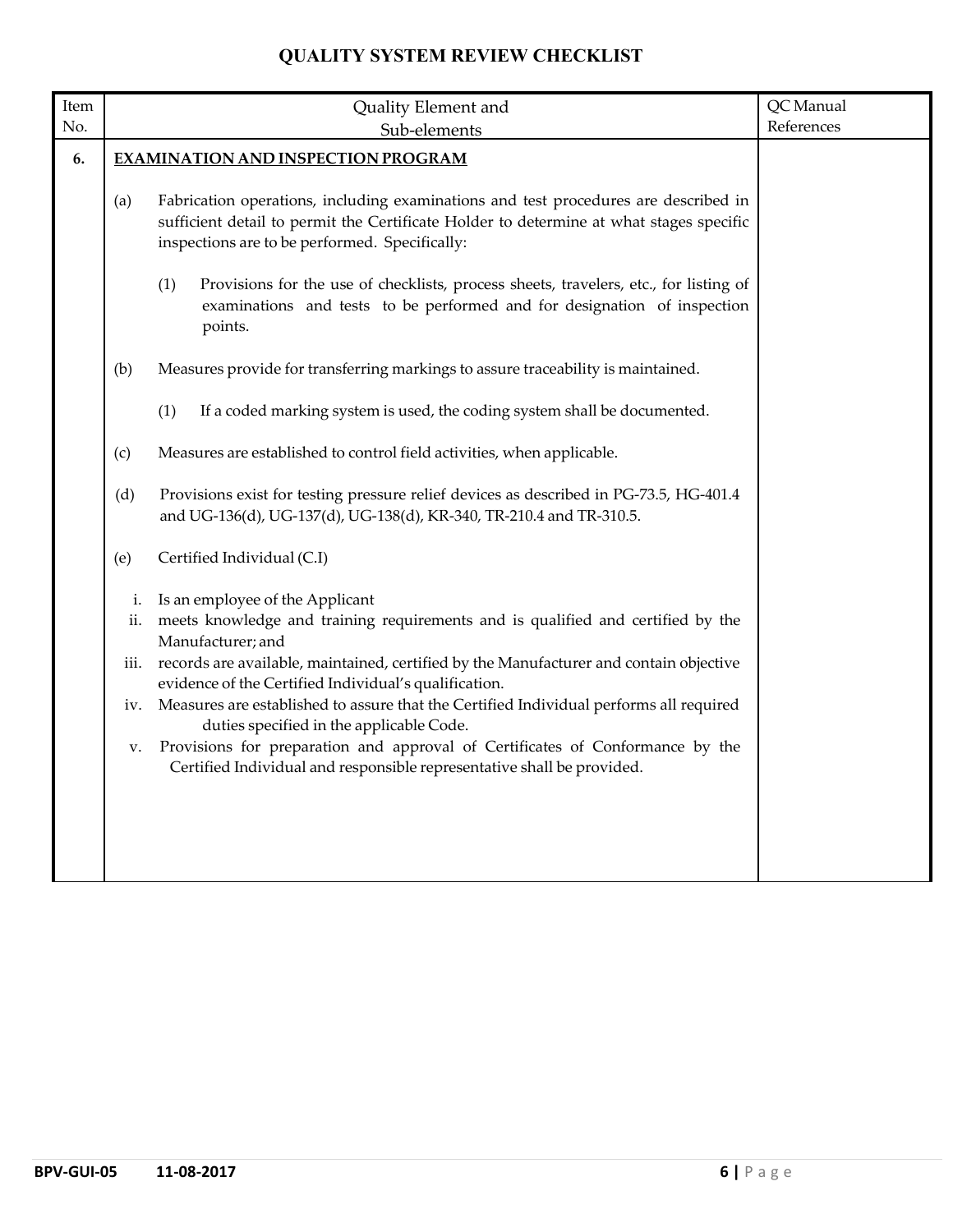| Item |     | Quality Element and                                                                                                                                                                                                                                                 | QC Manual  |
|------|-----|---------------------------------------------------------------------------------------------------------------------------------------------------------------------------------------------------------------------------------------------------------------------|------------|
| No.  |     | Sub-elements                                                                                                                                                                                                                                                        | References |
| 7.   |     | <b>CORRECTION OF NONCONFORMITIES</b>                                                                                                                                                                                                                                |            |
|      | (a) | A procedure exists for the correction of nonconformities. The procedure provides for:                                                                                                                                                                               |            |
|      |     | (1)<br>identifying those responsible for the resolution of nonconformities;                                                                                                                                                                                         |            |
|      |     | (2)<br>identifying and controlling further processing of nonconforming items until<br>final disposition;                                                                                                                                                            |            |
|      |     | (3)<br>documenting the nonconformance and its disposition.                                                                                                                                                                                                          |            |
|      |     | Note: A nonconformity is any condition which does not comply with the applicable rules of<br>the Code, QC Manual or other specified requirements. Nonconformities must be<br>corrected before the completed component can be considered to comply with the<br>Code. |            |
| 8.   |     | <b>WELDING</b>                                                                                                                                                                                                                                                      |            |
|      | (a) | Welding conforms to requirements of the Code of Construction, and Section IX, as<br>applicable to the scope of work.                                                                                                                                                |            |
|      | (b) | Those responsible for certifying PQR's and WPQ's are identified.                                                                                                                                                                                                    |            |
|      | (c) | WPS's are available to the welder in the work area.                                                                                                                                                                                                                 |            |
|      | (d) | Measures to assure continued welder qualification in accordance with the Code of<br>Construction or Section IX shall be included.                                                                                                                                   |            |
|      | (e) | Those responsible for assuring that only qualified welders are assigned to perform<br>Code welding are identified.                                                                                                                                                  |            |
|      | (f) | Measures provide for the storage and conditioning, as required, of covered electrodes.                                                                                                                                                                              |            |
|      | (g) | Measures are established for the control, issuance and return of welding material to<br>assure proper materials are used.                                                                                                                                           |            |
|      | (h) | Measures are established for removing or inspecting tack welds.                                                                                                                                                                                                     |            |
|      | (i) | Measures provide for the right at any time, of the ASME Designated Organization to<br>call for and witness tests of the welding/brazing procedures; call for and witness of the<br>ability of welders, welding operators, braziers or brazing operators.            |            |
|      | (j) | Measures provide for a system to identify work completed by each welder.                                                                                                                                                                                            |            |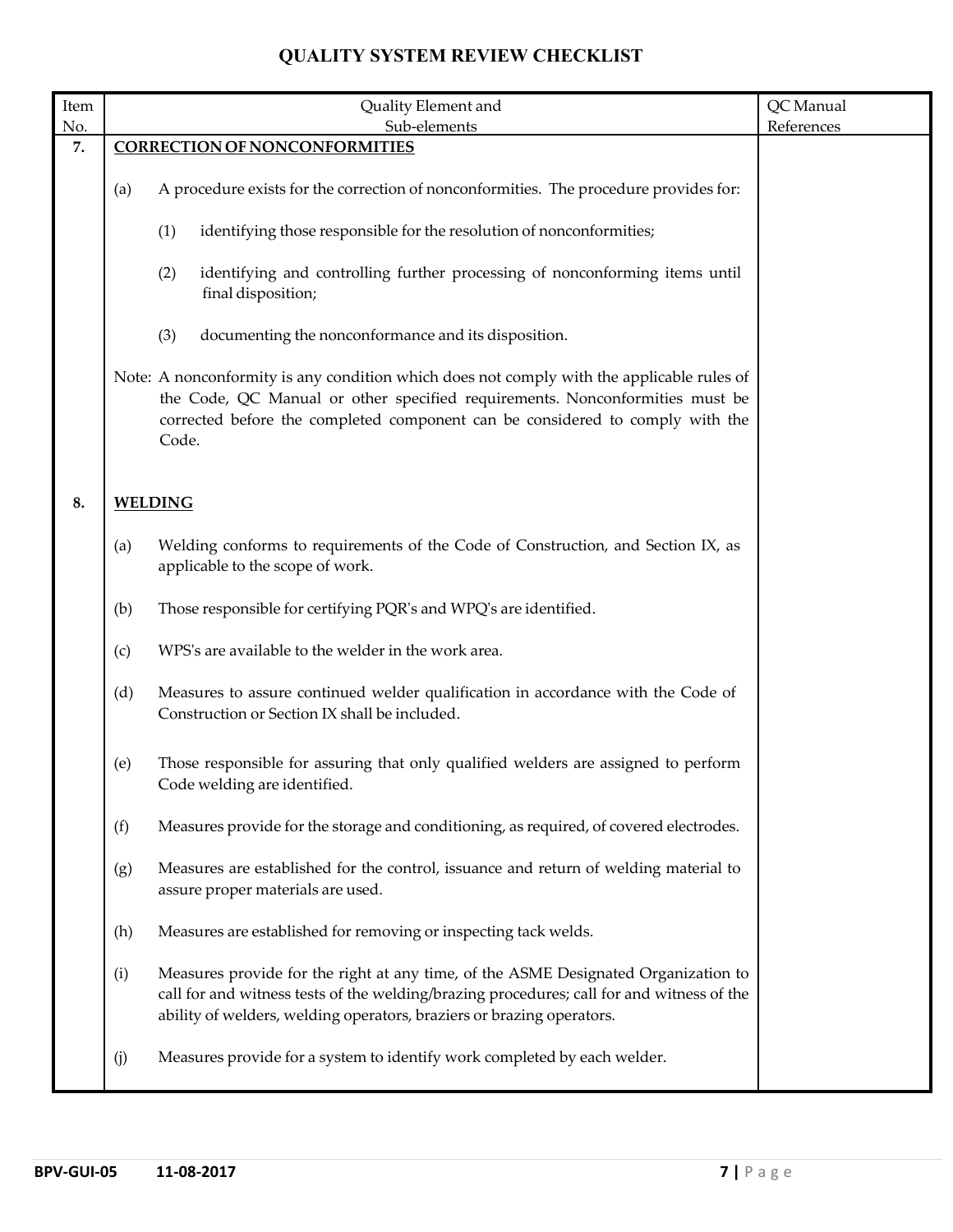| Item |     | Quality Element and                                                                                                                                                                                                                                                             | QC Manual  |
|------|-----|---------------------------------------------------------------------------------------------------------------------------------------------------------------------------------------------------------------------------------------------------------------------------------|------------|
| No.  |     | Sub-elements                                                                                                                                                                                                                                                                    | References |
| 9.   |     | NONDESTRUCTIVE EXAMINATION                                                                                                                                                                                                                                                      |            |
|      |     |                                                                                                                                                                                                                                                                                 |            |
|      | (a) | Provisions exist for identifying the appropriate NDE procedures applicable to the<br>scope of Code work. These provisions assure that:                                                                                                                                          |            |
|      |     | (1)<br>NDE personnel are qualified in accordance with the applicable Code Section<br>requirement;                                                                                                                                                                               |            |
|      |     | When NDE is required [(UT, MT, PT and VT] examinations are performed in<br>(2)<br>accordance with written procedures;                                                                                                                                                           |            |
|      |     | (3)<br>A representative from an ASME Designated Organization can require<br>demonstration by NDE personnel of an NDE examination or NDE procedures<br>for cause;                                                                                                                |            |
|      |     | UT reports and RT films, as applicable, are retained in accordance with the<br>(4)<br>applicable Code requirement; and                                                                                                                                                          |            |
|      |     | NDE equipment is calibrated.<br>(5)                                                                                                                                                                                                                                             |            |
| 10.  |     | <b>HEAT TREATMENT</b>                                                                                                                                                                                                                                                           |            |
|      | (a) | Controls provided to assure that heat treatment as required by the Code for the scope<br>of Code work is applied.                                                                                                                                                               |            |
|      | (b) | Measures are established to assure proper placement of thermocouples and use of<br>charts.                                                                                                                                                                                      |            |
|      | (c) | When heat treatment is subcontracted, measures are established to assure that<br>procedures are followed and that heat treatment charts are provided.                                                                                                                           |            |
|      | (d) | Means are provided for a quality control representative of the manufacturer to satisfy<br>themselves that Code heat treatment requirements are met, (e.g., review of furnace<br>time-temperature records or other methods as appropriate). Such reviews shall be<br>documented. |            |